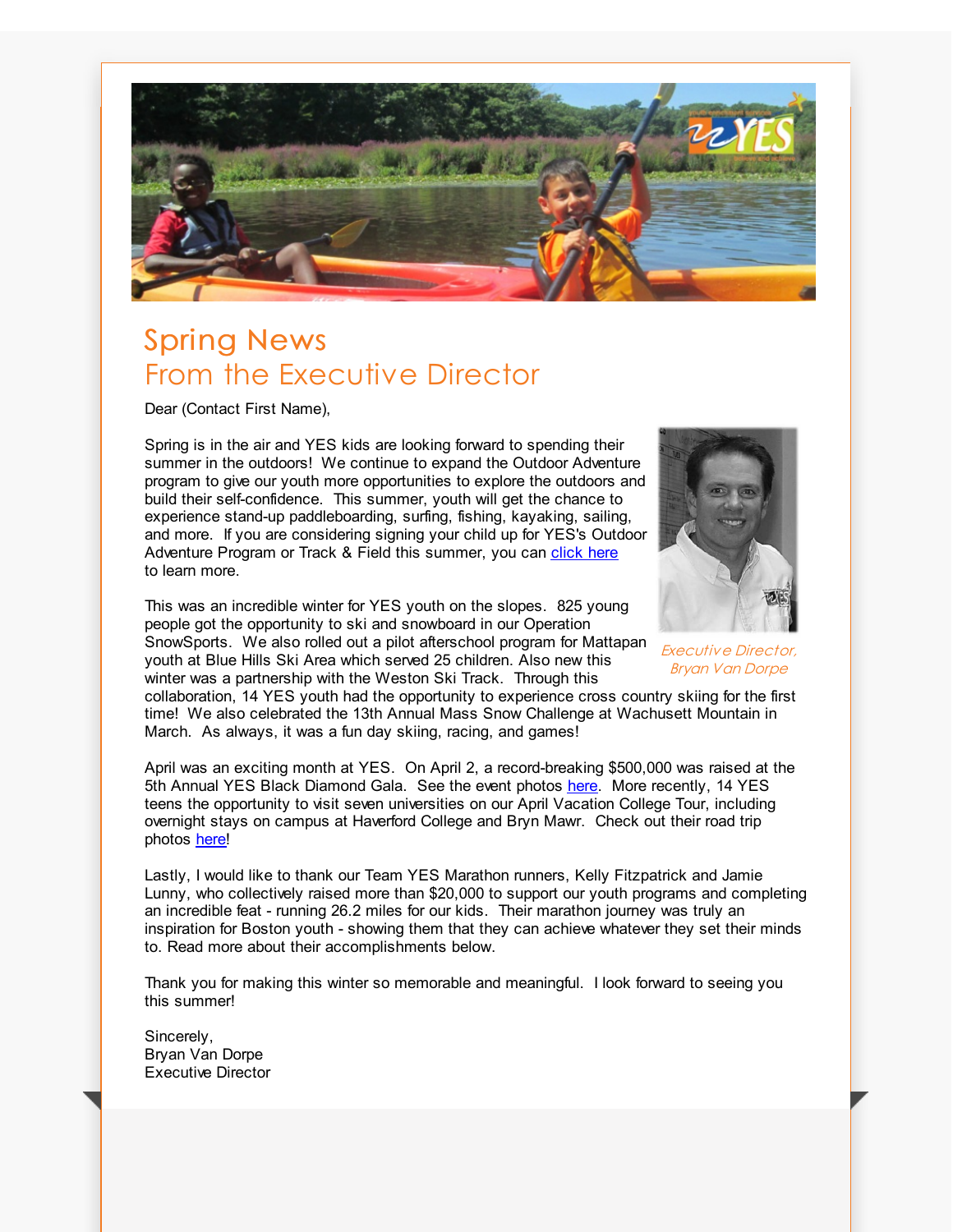

#### Upcoming Events

What's on the calendar for this spring and summer? Stay up to date about orientations, after-work social events, and more with our event listings!

Click [here](http://r20.rs6.net/tn.jsp?f=001oR4Y_UK3xVXRdJKqABT5IKZl5QCxC0OC1YJ80KPNoOzjMWswkymwSQCzpCSSoKQotRGASGlT0SzHw3f4sKY7-uoS3-vQz2VVbIVuHsZdNVTg_TTAgpd6Y0CvfCBvYALX0qhKfUSFByMZGW_mi4wvtA-9Ijk7l60EbRJPpYAPB3Q=&c=&ch=) to see upcoming events on the YES homepage.

.



#### Volunteer & Intern **Opportunities**

Inspired by our YES youth? Join us as a volunteer or intern!

[Learn](http://r20.rs6.net/tn.jsp?f=001oR4Y_UK3xVXRdJKqABT5IKZl5QCxC0OC1YJ80KPNoOzjMWswkymwSb3wBOCXgriYjlcOeWnAtNKzDwXA6ULi0GsvSGUjur31VzrNMKYi-fMefYiE-fwTwkj47jzu6ce9MqozrN9SOdSak4M-bgzHs5QyX_ICKsmjof2i4AiM60UeY0JzgX9p2lNR0gEUIsz5Po7Lh2qE0Bk=&c=&ch=) more about volunteer opportunities.

[Learn](http://r20.rs6.net/tn.jsp?f=001oR4Y_UK3xVXRdJKqABT5IKZl5QCxC0OC1YJ80KPNoOzjMWswkymwSVk7QEps8e7dZ94bdI4yOd223oDqJ-V5wFMwZd_J3ai1g6H3pdhexLKsw3YlRB0UYQajOBl0hlXUnwQjwukrdEwyYOry0I_tuhuNQY3XHvBcZGj0Lf1mQEskFUtKluuY6BReimBhDvOA&c=&ch=) more about internship and career opportunities.



## The Boston Globe

#### YES in the News

YES's Track & Field Team participated in the BAA Relay on April 18, 2015. The Boston Globe highlighted YES youth's participation, including our *12 Year and Under* runners finishing in 2nd Place. Read the full article [here!](http://r20.rs6.net/tn.jsp?f=001oR4Y_UK3xVXRdJKqABT5IKZl5QCxC0OC1YJ80KPNoOzjMWswkymwScVGl25nG8rL-ATujf4tvEXcU0LivD45wviiDyU9QXklOAYe9eEE3L2HXc3RZUjDfmdSu36OJea0QpXk0EBM9bxsXACf4WcvxX8BdRMXPud0kXWLfzcqrdKlgJsc9xHpXylqzorcEtSRLy11yjWcws8TEAZ1UVzAOeifvE4GunY9hjsS_wLWU2wHBwKMqHegVTt5NnJLhM7dIFYLrUsQe1sKCGeaOE6ZSGXb5MLlrPwmfc9E7YLkEZ0FMhQGMh9t-Y6JqBOQKSQ3-sn9cfIw1XQ=&c=&ch=)

YES youth, Jordan, was featured in the Brookline Tab for his inspiring speech at the YES Black Diamond Gala. Read the full article [here](http://r20.rs6.net/tn.jsp?f=001oR4Y_UK3xVXRdJKqABT5IKZl5QCxC0OC1YJ80KPNoOzjMWswkymwScVGl25nG8rLhlMgm_9i84iVMh1yJhwtN6jiffDQwJiONKDFJr6kBHumsr9xovomDQN90gN77cuL_S5-lXTBeHYkP51qb0HZIZYzq9iuDWriAPnFtjmWKyrtn3PxsO4FEw7jOvTmed-Eg-AtPnGAERFIhYEZrApN-xWX7x3sTSKiMuQQ95k6J1s=&c=&ch=)!

.

#### Celebrate Cinco de Mayo with YES

Join YES for a Cinco de Mayo celebration **TONIGHT Tuesday May 5th** at the Wild Rover Tavern in Fanueil Hall from 6:30 - 9:30 pm (Please note the event is 21+)

\$20 online tickets include: Free appetizers, a DJ, a photo-booth and drink specials (\$2 drafts & \$5 margaritas!) \$25 tickets will be available at the door.

Are you on Facebook? Click [here](http://r20.rs6.net/tn.jsp?f=001oR4Y_UK3xVXRdJKqABT5IKZl5QCxC0OC1YJ80KPNoOzjMWswkymwSeIXtkyP-_xQWStEmRyUtE5sqRHYbYq3S0OUm_ysBGjRhx_Tm-aTn-f9_uHzhipP4vhbtTdP_N46KXeH4gG8U931dfOhb3Ukcwh4__Gklv3GckkGnyqBXYpVcrDcoLNb2eZiOWhyz-K8w2FC2SyFfGU7X8yQ0U_xew==&c=&ch=) to see who's going! Event is hosted by the YES Young Donors [Committee](http://r20.rs6.net/tn.jsp?f=001oR4Y_UK3xVXRdJKqABT5IKZl5QCxC0OC1YJ80KPNoOzjMWswkymwSeIXtkyP-_xQKS8sQMBKkBRSyeIGMjXkdcco1inxixP6Dgp8eciL-J6JxrSvFkAAaz4i6XZz_DUnesRH9l0bw8hNwCJc8vymgtO639WqOTsmZG6lY6FVLlYrzWVaSxP4AA==&c=&ch=).



**BUY TICKETS!** →

Fishing, Sailing, Paddleboarding, and More this Summer at YES!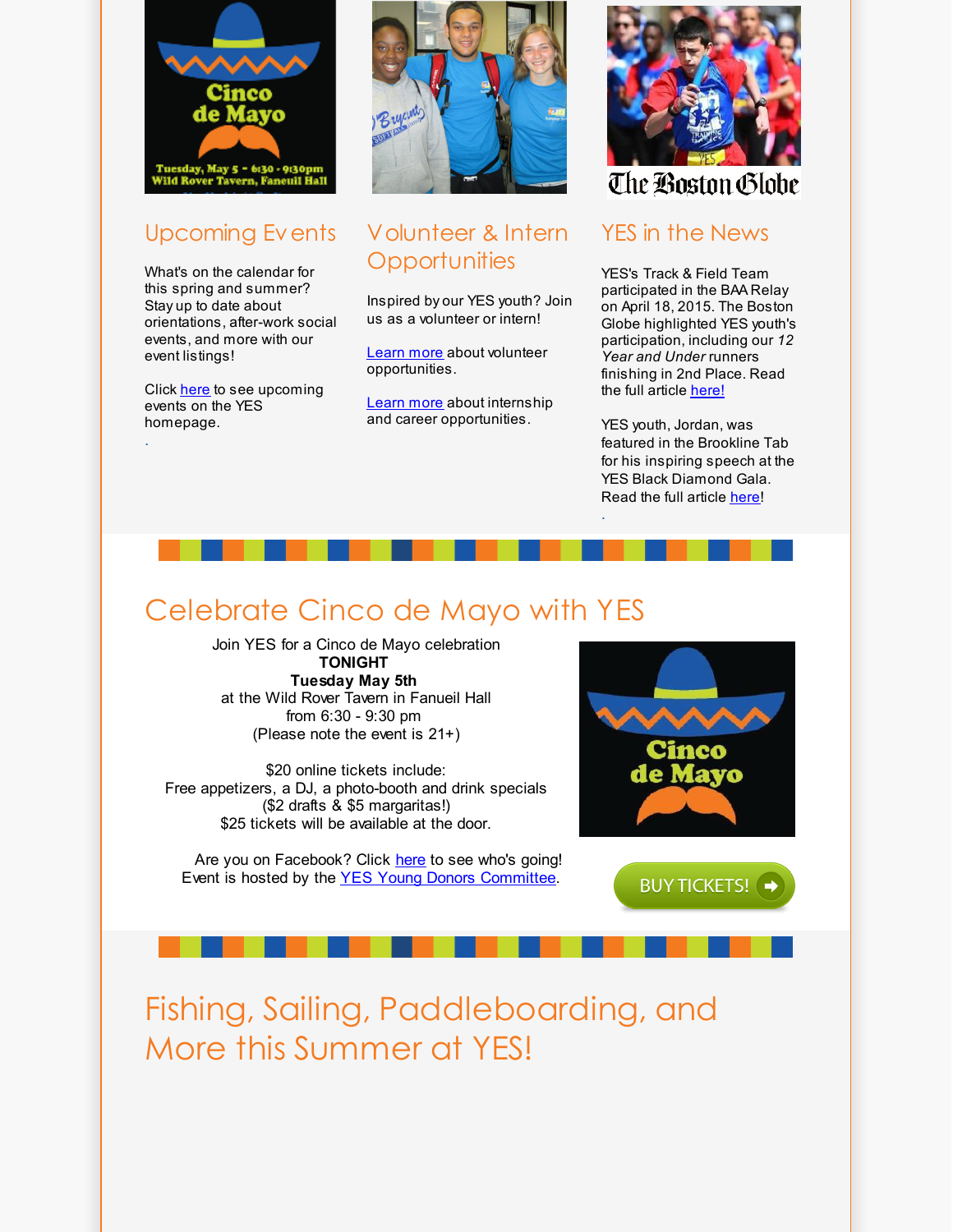Do you have fond memories of summers by the sea and long days of fishing, paddleboarding and sailing? This summer, YES is excited to offer this same opportunity to urban youth through a new paddleboarding program and Harbor Explorers program. These new programs will be offered as part of Outdoor Adventure thanks to partners Save the Harbor, Save the Bay and Piers Park.

Learn more about how your youth can sail, paddleboard and more at a low-cost this summer!

CLICK [HERE](http://r20.rs6.net/tn.jsp?f=001oR4Y_UK3xVXRdJKqABT5IKZl5QCxC0OC1YJ80KPNoOzjMWswkymwSaopka3zRabFsfwqUU0NiqBu6OIjUFi7Kkh6POLeLD1D0_euamYmC8L2VSKWz-dYBt8dH5wQjXO56jKcd0Qrh3VEAnJYGSFiqF79-JSCHhZ2pnwHy-EO_bmUKRjikTtqOw==&c=&ch=) TO LEARN MORE>>



# 26.2 Miles for YES Kids

Earlier this year, Kelly Fitzpatrick and Jaime Lunny made the inspiring choice to run their very first marathon. They chose to run for YES so they could give back to the community and give YES youth the opportunity to gain confidence and leadership skills through outdoor and enrichment programming.

For both Kelly and Jaime, training and running the Boston Marathon was one of the biggest challenges of their lives.

CLICK [HERE](http://r20.rs6.net/tn.jsp?f=001oR4Y_UK3xVXRdJKqABT5IKZl5QCxC0OC1YJ80KPNoOzjMWswkymwSWlAymkWi-ZPy2U5EjFQ7mbnW67Of6TQ0U2psgoE5RYfDmLIq2jRMFoM2D0Cm4TmfCXnzJO1LuGi4bzY7ctA4XNZOwLx55WN3jvBqlFw9Mm8Qa53hZcnI3iepTP6_K4dJg==&c=&ch=) TO READ MORE ABOUT HOW THEY COMPLETED THEIR FIRST MARATHON>>



YES Marathoner, Kelly Fitzpatrick, gets <sup>a</sup> hug from her daughter at Heartbreak Hill.

# Record Fun - and Fundraising - at the 5th Annual Black Diamond Gala!

YES hosted its 5th Annual Black Diamond Gala on April 2, 2015. Nearly 500 people attended the event in support of YES's mission to provide Boston's inner-city youth with yearround outdoor enrichment and leadership programs.

The event raised more than \$500,000 - a record amount! Funds will directly support YES's outdoor sports and leadership programs.

CLICK [HERE](http://r20.rs6.net/tn.jsp?f=001oR4Y_UK3xVXRdJKqABT5IKZl5QCxC0OC1YJ80KPNoOzjMWswkymwSYnpOagbHm-utZY4VY-CUEjY4lX3PgdKG9X5I_Aji7ROoh30pDRXZM-PGFiIS-2EO_1dheR8BfNVvx9XyRmiq81cxV8ACwPhom3PrbYIIckb8RykuzIJJbyqqwUHMZhRG02-gioVY0ZnG9G9d4tl-6RgPHM72DnfZeHWwxFQq4mlNg_eMVZ_fEYueJBOQPg7YVnYKcZYk1NomXKnfOPrAz0Uta5gKqK6Ug==&c=&ch=) TO VIEW EVENT PHOTOS>>

READ [MORE](http://r20.rs6.net/tn.jsp?f=001oR4Y_UK3xVXRdJKqABT5IKZl5QCxC0OC1YJ80KPNoOzjMWswkymwSWlAymkWi-ZPnhySHXfhbTgF_-0kkkDx5KrQjUDZVg77s-xmVKqgxu8evKAO3EfUN7LHWzt-qsZGGJotnM2L8uyAfNFQaOMFs-0dpdGXKPHQDU7bz836zJr2M0-wjq9lkA==&c=&ch=) ABOUT ACHIEVEMENT AWARD **WINNER** JIM WALL, DIRECTOR OF SERVICES AT PATS PEAK>>



YES teens, Jordan and Stephany, spoke at the Black Diamond Gala.

## Don't Forget Mom on May 10th!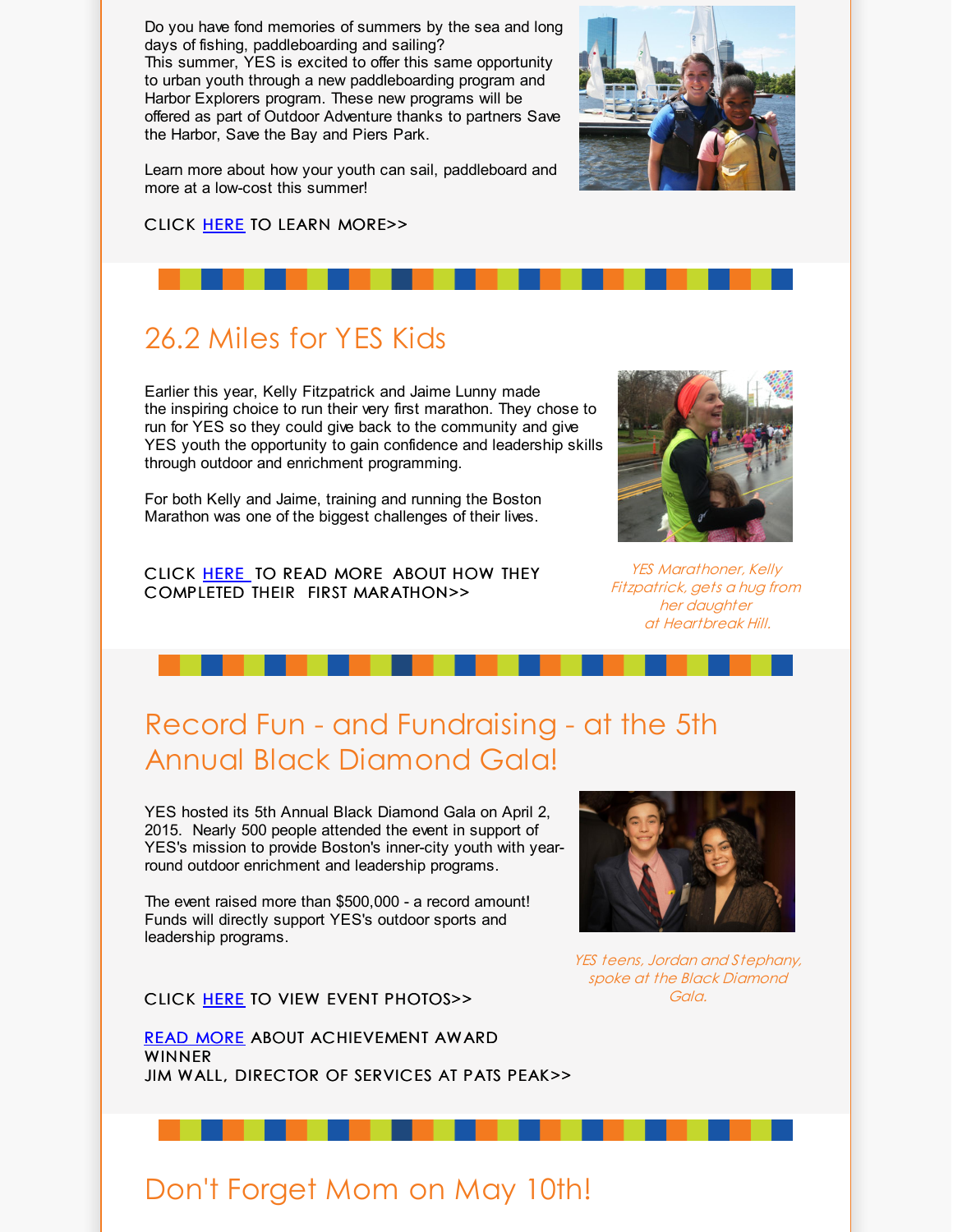As you shop for Mother's Day this year, don't forget that your Amazon purchases can benefit Youth Enrichment Services! Thanks to our charity partnership with AmazonSmile, a portion of all your purchases of eligible items come straight to our organization to provide low-cost enrichment and outdoor programming to youth.

Sign up for Amazon Smile in two easy steps:

1. Visit [http://smile.amazon.com/about](http://r20.rs6.net/tn.jsp?f=001oR4Y_UK3xVXRdJKqABT5IKZl5QCxC0OC1YJ80KPNoOzjMWswkymwScVGl25nG8rLpd2vuwjwn3chtQeFXnqAHM0g7tTCqqK9uLw44nNLEZO5D1ceIHzMKSU7umT68le6V_sL3ROBORJYrwD-SCg3lxgYM20l7oVd8W5j7XvBuQPZLuxoaH4Hxg==&c=&ch=) to log-in

2. In the "Supporting" option in the top left, click & search for "Youth Enrichment Services"

#### CLICK [HERE](http://r20.rs6.net/tn.jsp?f=001oR4Y_UK3xVXRdJKqABT5IKZl5QCxC0OC1YJ80KPNoOzjMWswkymwScVGl25nG8rLpd2vuwjwn3chtQeFXnqAHM0g7tTCqqK9uLw44nNLEZO5D1ceIHzMKSU7umT68le6V_sL3ROBORJYrwD-SCg3lxgYM20l7oVd8W5j7XvBuQPZLuxoaH4Hxg==&c=&ch=) TO START SHOPPING AND SUPPORT YES >>

#### 2nd Annual YES Day at Nashoba Valley

Youth Enrichment Services held its 2nd Annual YES Day at Nashoba Valley on Sunday, March 1st.

With generosity from Nashoba Valley and support from the Doug Coombs Foundation, YES awards the Doug Coombs Exploration award to a teen who is a positive role model and is passionate about the outdoors.This year's award winner was Jonathan V, a YES Junior Volunteer whose life has been positively influenced by his involvement at YES. After accepting the award, Jonathan told the crowd, "Snowboarding is the sport that has pushed me to continuously better myself and to try new things."



Doug Coombs Exploration award winner, 16-year-old Jonathan, with YES Academy Director, Shiona DeCarvalho.

CLICK [HERE](http://r20.rs6.net/tn.jsp?f=001oR4Y_UK3xVXRdJKqABT5IKZl5QCxC0OC1YJ80KPNoOzjMWswkymwSaopka3zRabFXXQI4-MyAuwmrGU32jW1JAcvbsCtoNZnW6KWKarhmAMmMXmA0mk8kfDkZhOxpFMGShA0U_GXvmHdqUI-F7ck_bfpY0dKI-RwHw92yE-btTxdnhgXaa10jg==&c=&ch=) TO READ MORE ABOUT JONATHAN >>

### A YES Tradition: Mass Snow Challenge

YES hosted the 13th Annual Mass Snow Challenge on March 21st. This event is an annual community day with skiing and snowboarding, racing, awards, and fun family games. Fundraising at the event supports YES's Operation SnowSports youth programs.This year's Mass Snow Challenge raised more than \$6,000 for our youth.

A special thank you to our friends at BEWI Sports and Wachusett Mountain for continuing to inspire us every winter at the Mass Snow Challenge and helping it grow into a YES tradition. Thank you especially to Bernie Weichsel for all he does for YES kids!





Champion fundraiser, Ashley Thompson, with YES Outreach Coordinator, Ethan George.

Y ES's fiscal year ends on June 30. Click to make a gift to